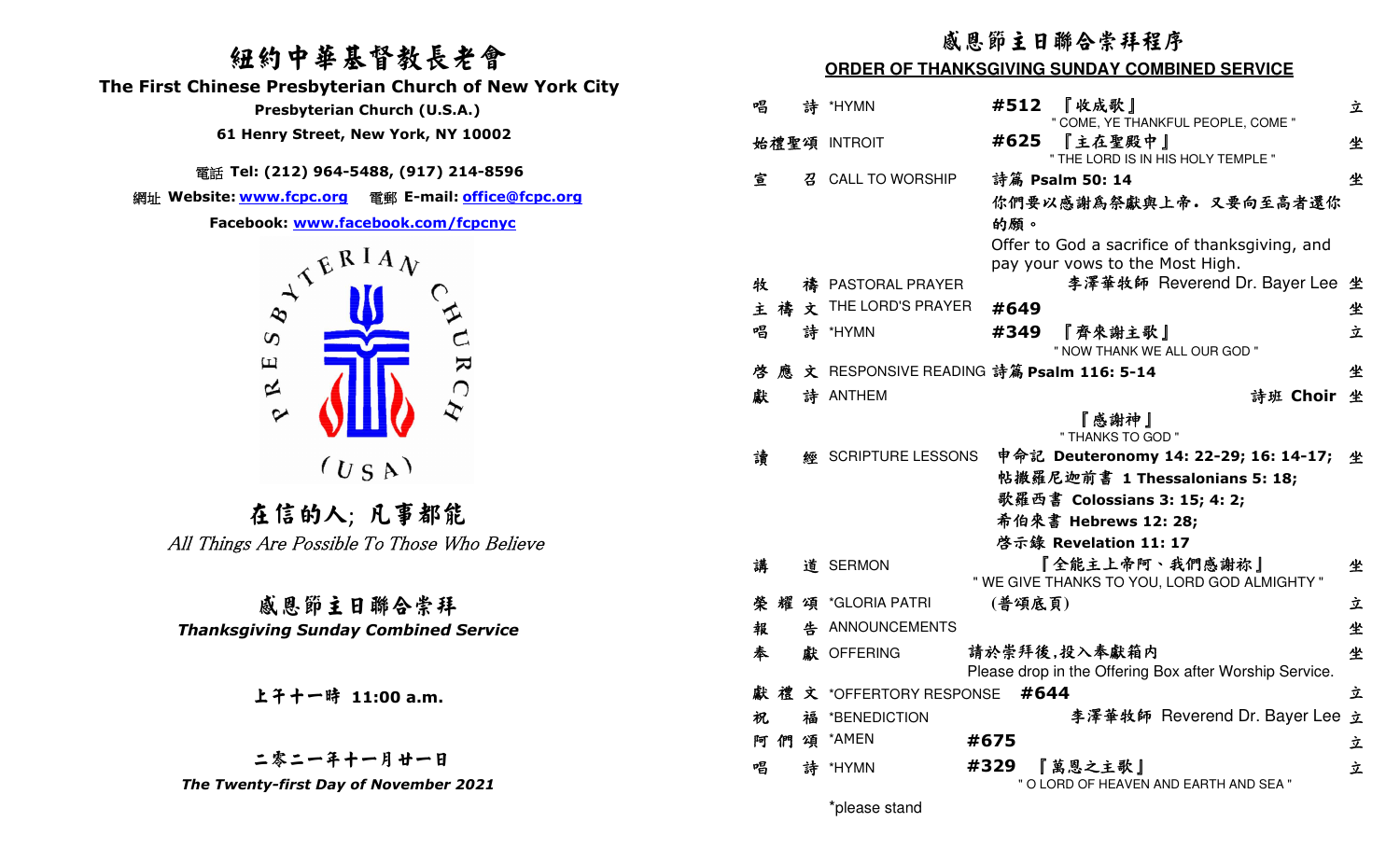# 啟應文: 詩篇<sup>116</sup>篇5-14節

- 主席啓: 耶和華有恩惠,有公義。我們的上帝以憐憫為懷。
- 會眾應: 耶和華保護愚人。我落到卑微的地步,祂救了我。
- 啓: 我的心哪,你要仍歸安樂,因為耶和華用厚恩待你。
- 應: 主阿,你救我的命,免了死亡,救我的眼,免了流淚, 救我的腳,免了跌倒。
- 啓: 我要在耶和華面前,行活人之路。
- 應: 我因信,所以如此說話.我受了極大的困苦。
	- 啓: 我曾急促地說,人都是說謊的。
- 應: 我拿甚麼報答耶和華向我所賜的一切厚恩。
	- 啓: 我要舉起救恩的杯,稱楊耶和華的名。
- 應: 我要在祂眾民面前向耶和華還我的願。

## **Responsive Reading: Psalm 116: 5-14**

- 5 Gracious is the Lord, and righteous; our God is merciful.
- 6 The Lord protects the simple; when I was brought low, He saved me.
- 7 return, O my soul, to your rest, for the Lord has dealt bountifully with you.
- 8 For you have delivered my soul from death, my eyes from tears, my feet from stumbling.
- 9 I walk before the Lord in the land of the living.
- 10 I kept my faith, even when I said, "I am greatly afflicted";
- 11 I said in my consternation, "Everyone is a liar."
- 12 What shall I return to the Lord for all His bounty to me?
- 13 I will lift up the cup of salvation and call on the name of the Lord,
- 14 I will pay my vows to the Lord in the presence of all his people.

# 報告事項

- 1. 歡迎首次參加主日崇拜之新朋友,盼望你能繼續參加聚會,散會後請留下姓名, 通訊處及電話與司事,以便教會與你聯絡。
- 2. 祈禱會: 逢禮拜四下午二時在本堂舉行,歡迎各兄姊屆時參加。
- 3. 各兄姊於教會辦公時間內每日上午九時至下午五時可用本堂電話 **(212) 964-5488**或手提電話 **(917) 214-8596**聯絡同工。
- 4. 本堂於今日感恩節主日教友大會後敬備火雞盒裝午餐,招待全體會眾。歡迎各 兄姊捐助火雞代金(每只以三十元計算),請向雷甄惠珍執事、陳盧秀華執事登 記及交款,今日截止。
- 5. 婦女部例會: 因今主日崇拜後召開教友大會,例會暫停一次。

# **不过的人 化祷事项**

- 1.為本堂各同工、全體長老、執事、董事及領袖們在教會中事奉的心志禱告。
- 2.為祈禱會禱告。求聖靈感動更多弟兄姊妹同心合意為教會守望。
- 3.為紐約市華埠社區禱告。願本堂藉著崇拜、關懷、社區服務、網絡廣播節目 廣傳福音。
- 4.為身體和心靈軟弱的弟兄姊妹禱告。求主醫治,使他們早日康復: 吳秀琼女士、林伍新蘭女士、陳玉金女士、張淑德女士、劉浪波夫人、 黃德夫人、王金鐲先生。
- 5.為本堂聘牧事工禱告。求主差遣合適主任牧師來牧養教會。
- 6.為本堂聘請幹事禱告。求主差遣合適同工來協助堂務。
- 7.為弟兄姊妹未信主的親友禱告。
- 8.為十一月廿一日召開教友大會及社區會員大會禱告。

**2021 Bord Members** 二零二一年度委員

| <b>Term</b><br>任期 | <b>Session</b><br>堂會                                                 | <b>Board of Deacons</b><br>執事會                                              | <b>Board of Trustees</b><br>董事會                                   | Community<br><b>Affairs Corp</b><br>社區事工委員會                                     |
|-------------------|----------------------------------------------------------------------|-----------------------------------------------------------------------------|-------------------------------------------------------------------|---------------------------------------------------------------------------------|
| 2019-<br>2021     | Milton Mui<br>梅卓然 (2)<br>Jimmy Shek 石懿俊 (2)<br>Ada Oi Ping Chan 陳張愛萍 | Sau Wah Chan 陳盧秀華<br>Susan Quan 關李月霞 (2)<br>Jadine Lee 李謝玉琴                 | David Chung<br>鍾鎮練 (2)<br>李許妙梨<br>Miao Li Lee<br>梁桑南<br>San Leong | Peng Leong 梁李萍清(5)<br>Jimmy Shek 石懿俊 (4)<br>Jeanne Yong 翁梁煥珍(4)                 |
| 2020-<br>2022     | Mei Luk<br>梁美娥<br>空缺1<br>Vacant 1<br>空缺 2<br>Vacant 2                | 伍黃慧雲<br>Vivian Wong<br>Frances Fong 方李芳<br>空缺1<br>Vacant 1                  | Jonathan Chui 徐頌基 (2)<br>林潔<br>Kit Lam<br>黃惠賜<br>Virgil Wong      | <b>Tony Chan</b><br>陳家傑 (4)<br>Katherine Mah 馬維基 (5)<br>William Tsang 曾偉青 (1)   |
| $2021 -$<br>2023  | 陳烱煇 (2)<br>Quing Fai Chan<br>Jonathan Chui<br>徐頌基<br>空缺1<br>Vacant 1 | 李蘊文(2)<br>Donald Lee<br>雷明進夫人<br><b>Fanny Louie</b><br>Rosalynn Mok 莫壯慧 (2) | Yuk Ching Fong 方鈺澄(2)<br>Vacant 1<br>空缺1<br>空缺 2<br>Vacant 2      | <b>Winston Chin</b><br>趙健明 (3)<br>Milton Mui<br>梅卓然 (3)<br>Yee Ling Tso 曹綺玲 (3) |

選舉候選人 **Candidates for Elections – for the term 2022-2024**

| <b>Session</b><br>堂會                                    | <b>Board of Deacons</b><br>執事會                                         | <b>Board of Trustees</b><br>董事會                            | Community<br><b>Affairs Corp.</b><br>社區事工委員會            |
|---------------------------------------------------------|------------------------------------------------------------------------|------------------------------------------------------------|---------------------------------------------------------|
| Ada Chan 陳張愛萍<br>*Vacant 1<br>*空缺1<br>*Vacant 2<br>*空缺2 | 李趙玉琴<br><b>Jadine Lee</b><br>林潔<br><b>Kit Lam</b><br>*空缺1<br>*Vacant 1 | Miao Li Lee 李許妙梨<br>Niteung Lee 李乃祥<br>Hian-Khing Teng 唐顯慶 | Peng Leong 梁李萍清<br>Jimmy Shek 石 懿 俊<br>Jeanne Yong 翁梁煥珍 |

  **\*The Nominating Committee was unable to nominate these candidates. Nomination/decision will be made at the Congregational Meeting. \***提名委員會未能提出其候選人,交由大會決定。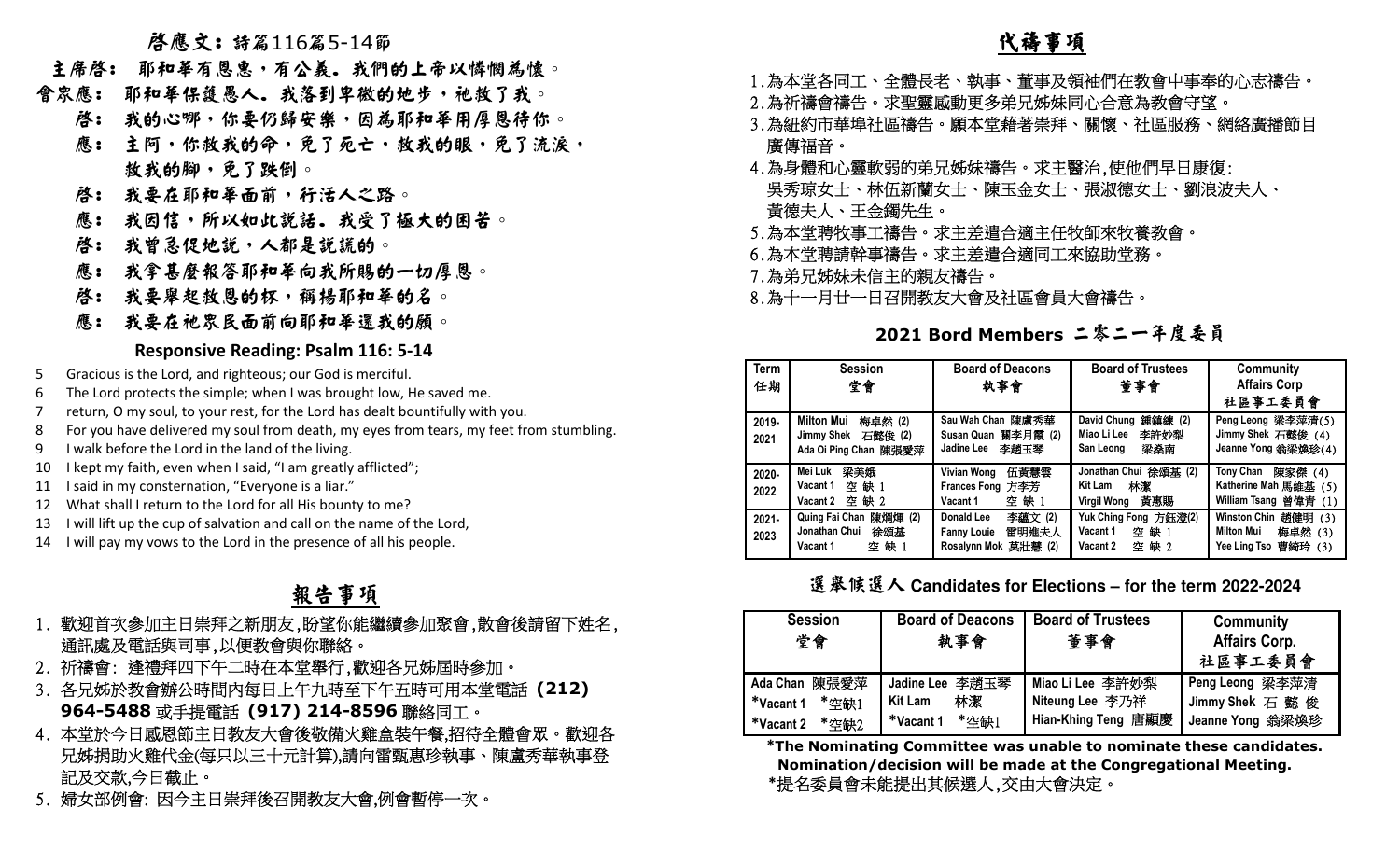紐約中華基督教長老會**THE FIRST CHINESE PRESBYTERIAN CHURCHAnnual Congregational Meeting 2021**二零二一年度教友大會

日期: 二零二一年十一月廿一日 (主日) **DATE: November 21, 2021 (Sunday)** 時間: 正午十二時 (聯合崇拜後**)**

**TIME : 12:00 noon (Immediately after Combined Worship Service**) 地點: 本會聖堂 / 無線電話傳送 **:** [ 如未能到場參加會議,請參加|地點: 本會聖堂 / 無線電話傳送 : [ 如未能到場參加會議 <sup>,</sup>請參加 Zoom會議 ]<br>VENUE: Church Sanctuary /via ZOOM **Church Sanctuary /via ZOOM** 

**Join Zoom Meeting** 請參加 **Zoom** 會議

https://us02web.zoom.us/j/74475864221?pwd=dWN0VUJQMVRGQVlmSzZMUWZCRkVxUT09

會議號碼 Meeting ID: 744 7586 4221<br>密碼 Basseede: 244515 密碼 Passcode: 244515

如用手機,請撥電話**:** One tap mobile

+16465588656,,74475864221#,,,,,,0#,,244515# US (New York)

Dial by your location +1 646 558 8656 US (New York)Meeting ID: 744 7586 4221 Passcode: 244515

## 議程: Agenda:

- 1. 祈禱開會 Opening Prayer<br>? <del>命致</del>超生 Mederater's Pe
- 2. 會務報告 Moderator's Report<br>? 選盟ニ零ニニズニ零ニ四年産
- 3. 選舉二零二二至二零二四年度執行長老、受職執事及董事Election of Ruling Elders, Deacons & Trustees for 2022-2024
- 4. 選舉二零二二年度提名委員會

Election of Nominating Committee 2022

- 5. 省覽二零二二年度經常費預算 Review of Budget for 2022
- 6. 祈禱散會 Closing Prayer

# 請各基本教友屆時出席 (如未能到場參加會議,請參加 **Zoom會**議)<br>vambore of this church are ureed to at

**All members of this church are urged to attend.** (If you are unable to attend the Meeting at our church, please attend via Zoom)

THE FIRST CHINESE PRESERVATED MATHEMATIC HE RELATION THE TRIST CHINESE PRESERVATED AND COMMUNITY ATTAINS CONTRACT THE RELATION AND INTERNATIONAL MITTING HE RELATION AND RELATION COMMUNITY ATTAINS CONTRACT AND INTERNATIONA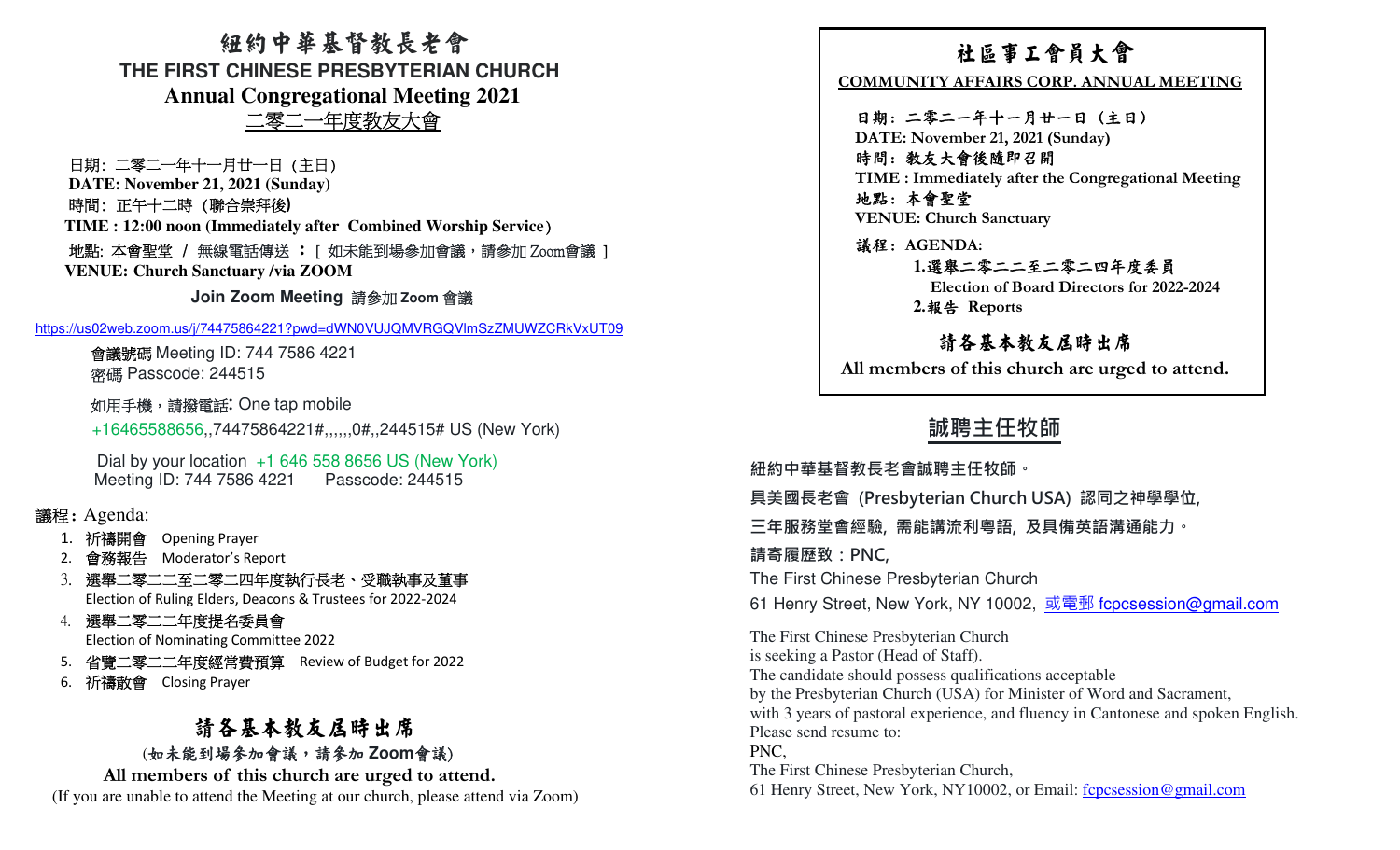## **誠聘 Position Vacant**

**紐約中華基督教⻑老會誠聘幹事。** 

### **須有大學學歷; 能講流利粵語; 及具備英語,華語溝通能力**;

**中,英文,電腦打字。**

**請寄履歷致:**Administrative Assistant

The First Chinese Presbyterian Church

61 Henry Street, New York, NY 10002, <u>或電郵 f<mark>cpcny@yahoo.com</mark></u>

The First Chinese Presbyterian Church is seeking an Administrative Assistant:

 The candidate should have some college credits; fluency in Cantonese; spoken English and Mandarin; and ability to type English and Chinese.

Please send resume to:

Administrative Assistant

The First Chinese Presbyterian Church,

61 Henry Street, New York, NY10002, or Email: fcpcny@yahoo.com

## 詩班獻詩歌詞

#### **THANKS TO GOD**

 **Thanks to God for my redeemer, Thanks for all Thou dost provide! Thanks for times now but a memory, Thanks for Jesus by my side! Thanks for pleasant, balmy spring time, thanks for dark and dreary fall! Thanks for tears by now forgotten, thanks peace within my soul! Thanks for roses by the wayside, thanks for thorns their stems contain! Thanks for home and thanks for fireside, thanks for hope, that sweet refrain! Thanks for joy and thanks for sorrow, thanks for heavenly peace with Thee!** 

|           | 厭       | 謝<br>神   |          |
|-----------|---------|----------|----------|
| 感謝神賜我救贖主, | 感謝神豐富預備 | 感謝神過去的同在 | 感謝神主在我旁, |
| 感謝神賜温暖春天  | 感謝神凄凉秋景 | 感謝神抹乾我眼淚 | 感謝神賜我安寧。 |
| 感謝神賜路旁玫瑰  | 感謝神玫瑰有刺 | 感謝神賜家庭温暖 | 感謝神有福盼望  |
| 感謝神賜喜樂憂愁  | 感謝神屬天平安 | 感謝神賜明天盼望 | 要感謝直到永遠。 |

## 主日聯合崇拜事奉人員

|        | 今主日(十一月廿一日)<br>感恩節主日 | 下主日(十一月廿八日)<br>将臨第一主日 |
|--------|----------------------|-----------------------|
| 講員/主席  | 李澤華牧師 / 梁美娥長老        | 李澤華牧師 / 梁桑南長老         |
| 指揮/司琴  | 林主恩先生 / 邵一嵐宣教師       | 林主恩先生 / 邵一嵐宣教師        |
| 招<br>待 | 李許妙梨長老               | 胡國傑長老                 |
| 聖壇插花   | 邵一嵐宣敎師               | 邵一嵐宣教師                |
| 錄音/音響  | 黄惠賜執事                | 黄惠賜執事                 |

## 獻 花

#### 方李芳執事

胡國傑夫婦紀念父母親梅友恆長老夫人

胡國傑夫婦紀念父母親胡池安執事夫人

湯淑芬合家紀念父母親湯元亨先生,湯李德馨女士

陳汝俠執事,曾惠英長老紀念父母親陳紹麟先生夫人及曾宏傳先生夫人

甄兆祺夫婦紀念父母親甄敦明夫婦

甄兆祺夫婦紀念父母親及胞兄關雅各先生

甄兆祺夫婦紀念大姊胡關琴英執事,大姊夫胡炳先生,外孫周鉅臻

甄兆祺夫婦紀念謝銓長老,李陳麗芳姑,李立人長老,雷明進長老

甄健鵬夫婦紀念大姨母胡關琴英執事,大姨丈胡炳先生,李陳麗芳姑婆

周勇夫婦紀念大姨母胡關琴英執事,大姨丈胡炳先生,愛子周鉅臻,李陳麗芳姑婆

傅蕊薇執事紀念父母親傅德和夫婦

傅蕊薇執事紀念女兒李淑恆

 林伍新蘭女士紀念父母親伍淦學夫婦,家翁姑林賢銳夫婦,先夫林榮臻先生 陳翠瑛、陳美瑛紀念祖父母,外祖父母,父親陳兆榮,母親陳曾換桃